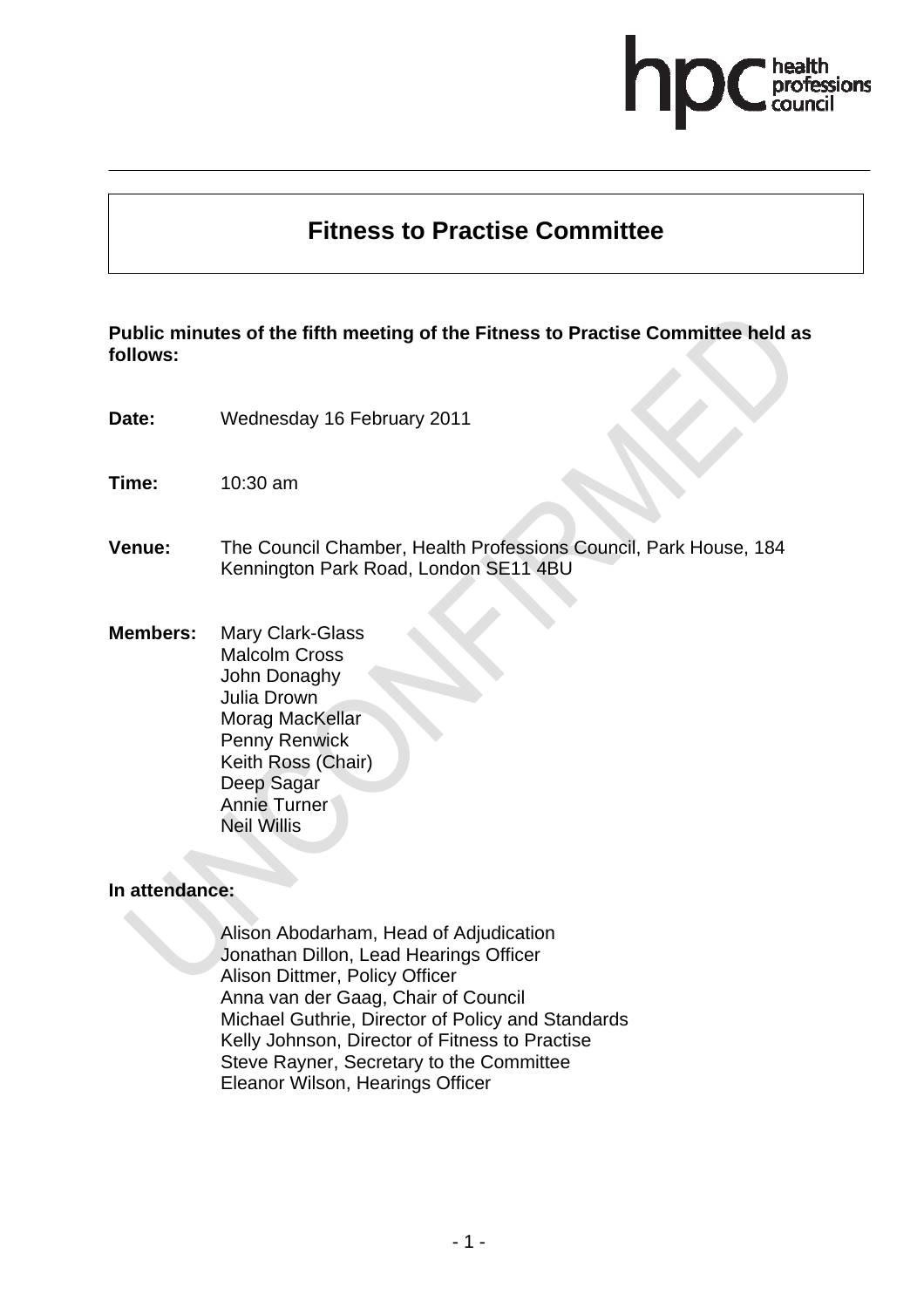## Part 1 – Public Agenda

#### **Item 1 Chair's welcome**

1.1 The Chair welcomed members to the Committee.

#### **Item 2 Apologies for absence**

2.1 There were no absences.

## **Item 3 Approval of agenda**

3.1 The Committee approved the agenda.

## **Item 4 Declaration of members' interests**

4.1 The Chair declared an interest in Item 8 (Fitness to Practise Department work plan 2011-2012), and Item 10 (Audit of final FTP decisions). At the time of the meeting, the Chair's wife was a member of the Commission for Health Regulatory Excellence. The Committee did not consider that this precluded the Chair from discussions.

## **Item 5 Minutes of the meeting of 21 October 2010 (FTP 01/11)**

5.1 The minutes were accepted as a correct record and signed by the Chair.

## **Item 6 Matters arising (FTP 02/11)**

- 6.1 The Committee received a paper to note from the Executive summarising actions taken against matters arising from previous meetings.
- 6.2 The Committee noted that the actions.

#### **Item 7 Director of Fitness to Practise report (FTP 03/11)**

- 7.1 The Committee received a paper for discussion from the Executive providing a summary of the work of the Fitness to Practise Department (the Department) from October 2010 to January 2011. The paper also included key statistical data on the fitness to practise process.
- 7.2 The Committee discussed key activities for the Department, during which discussion, the following points were raised: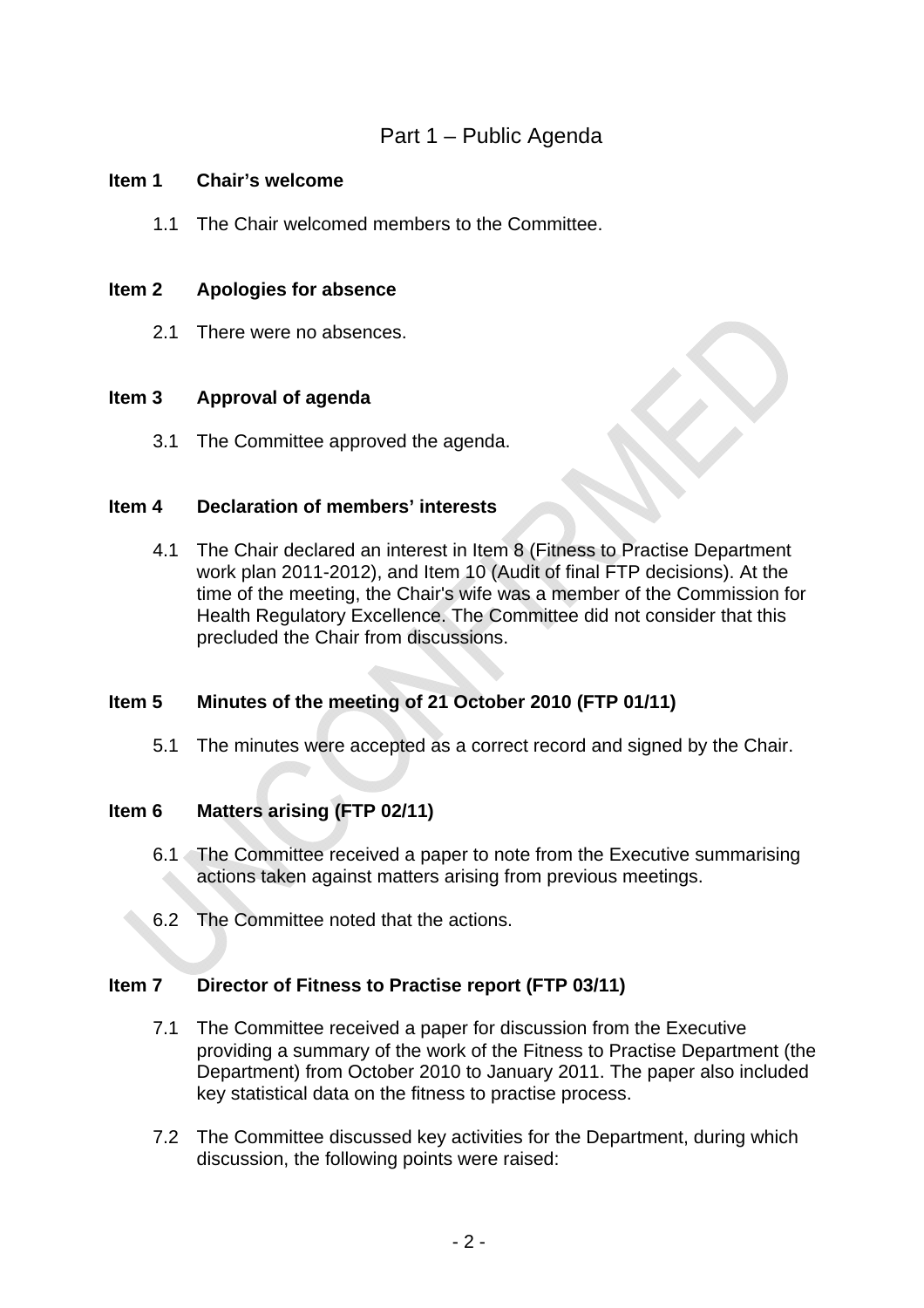## **Hearings**

- 7.2.1 The Hearings team had scheduled an unusually high number of hearings in January to resolve the backlog caused by the adverse weather in December.
- 7.2.2 Current work planned to further reduce the length of time included; more frequent contact, and improved service standards, with legal representatives; and further efficiency savings in the use of resources and facilities by the Hearings team.
- 7.2.3 The Committee noted that the number of 'not well founded' decisions in 2010-11 was high.
- **ACTION: Director of Fitness to Practise** to provide a paper on the level of 'not well founded' decisions to the next meeting of the Committee.

#### High Court Appeals

- 7.2.4 Of four appeals, two were awaiting dates to be set by the Administrative Court. One case was due to be heard by the Small Claims Court
- 7.2.5 In respect of the Brennan case, the decision of the Panel had been overturned on the grounds of poor reasoning. The decision had been remitted to the same Panel for reconsideration. HPC had been ordered to pay costs of £12,000.
- 7.2.6 The Committee noted that alternative mechanisms for resolving disputes were available, and were appropriate, in some circumstances.
- 7.2.7 The Committee noted that HPC's rate of appeals was lower than that of other regulators.
- 7.2.8 As some of the cases were ongoing, the Director was not able to provide further information on the cases to the Committee. A more detailed report would be provided when the current cases had been concluded.
- **ACTION: Director of Fitness to Practise** to provide a paper on the progress of High Court Appeals to the next meeting of the Committee.

#### **Item 8 Fitness to Practise Department work plan 2011-2012 (FTP 04/11)**

8.1 The Committee received a paper for discussion/approval from the Executive setting out the draft FTP work plan for 2011-12. The paper included an update on the work plan for 2010-11 as an appendix.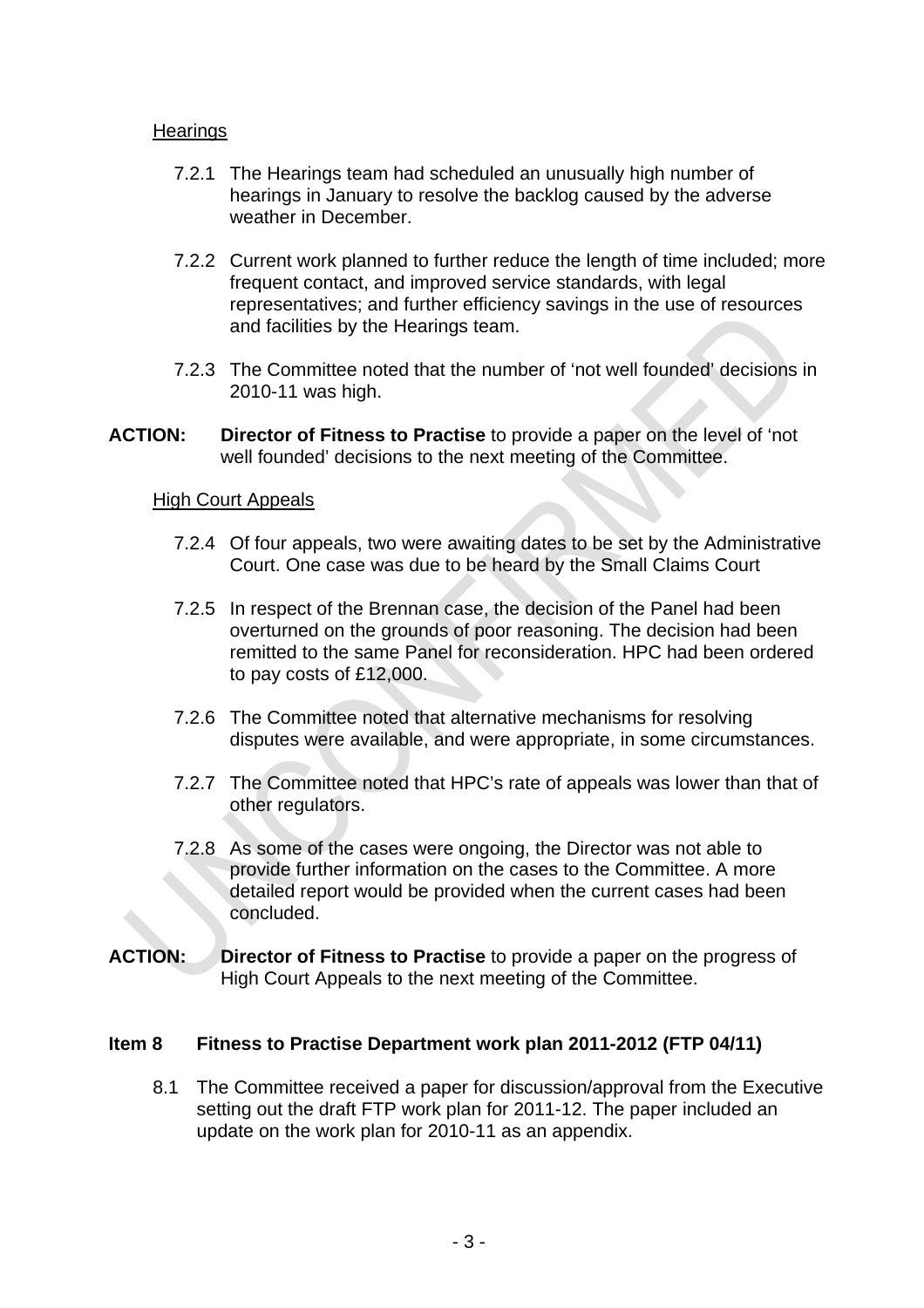- 8.2 To inform the Committee's discussion, the paper also included an update on the project regarding the expectations of complainants; the index of FTP process operating guidance; and the risk register as it relates to the FTP Department.
- 8.3 The Committee noted that the main projects in the coming year would be the development and launch of the case management system for FTP cases, and the transfer of regulatory functions from the GSCC to the HPC.
- 8.4 Other key activity included the cycle of appointments for Panel members and the development of easy-read versions of HPC brochures.
- 8.5 The Committee noted that the workplan would be subject to review once the transitional order regarding the GSCC transfer had been released.
- 8.6 The Committee noted the large amount of work planned by the Department, and offered congratulations to the department for reducing the length of time cases took to reach final hearing.
- 8.7 The Committee approved the FTP workplan for 2011/12.

## Update on 2010/2011 workplan

- 8.8 The Committee acknowledged the high volume of work completed in the 2010-2011 work plan.
- 8.9 The Committee received a presentation from the Head of Adjudication including a short dvd which had been developed to provide information for people attending hearings.
- 8.10 The video had been developed as part of the ongoing work on expectations of complainants, and as part of the Departments' work to improve communication and information provision.
- 8.11 The Committee noted that the dvd would help witnesses and registrants understand the hearings process. The dvd was available on the HPC website:

http://www.hpc-uk.tv

## **Item 9 Alternative mechanisms for resolving disputes (FTP 05/11)**

- 9.1 The Committee received a paper for discussion/approval from the Executive providing analysis of the rational for the use of mediation and mechanisms for resolving disputes outside of the FTP process.
- 9.2 The review had been commissioned as part of the FTP workplan (agreed by the committee on 25 February 2010) as a result of Council discussions on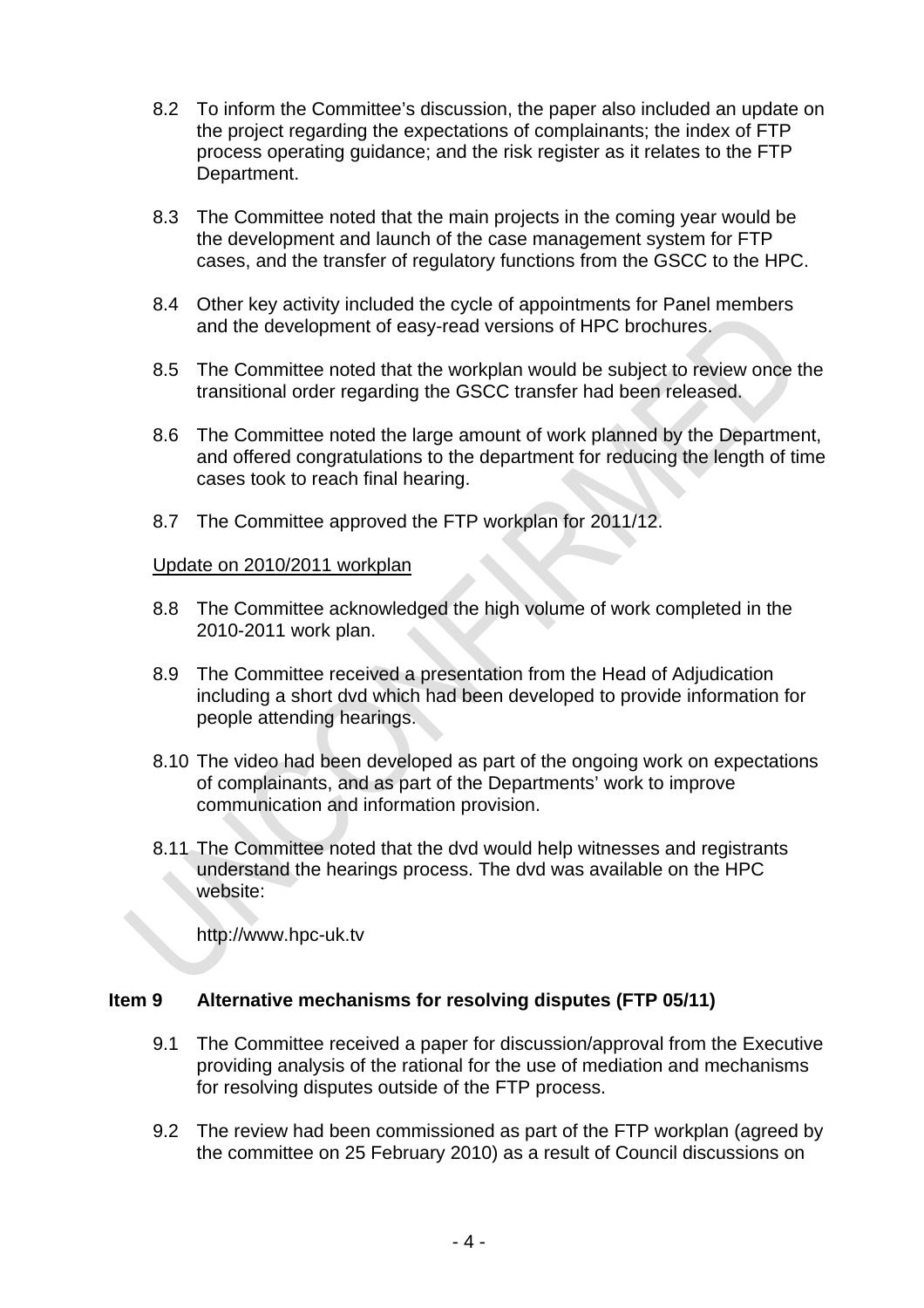the potential role alternate dispute mechanisms might have in the regulatory process.

- 9.3 The Committee had considered a literature review of existing models of mediation by Charlie Irvine, from the University of Strathclyde, at its meeting on 21 October 2010. At that meeting the Committee agreed that a further exploration of the issue was appropriate in order to inform HPC's approach in this area.
- 9.4 In order to inform discussion, the Executive had provided, as appendices to the report; legal advice regarding potential mechanisms; a qualitative analysis of FTP cases; a rationale for the use of mediation; examples of other relevant areas of mediation; a draft work plan for further work; a research brief; and a draft practice note regarding mediation.

#### Legal advice

- 9.5 The Committee noted the advice that; in order to make a decision on mediation, the Committee must be satisfied that mediation would be used as an end point to resolve disputes. Mediation should not be used as a preliminary hearing.
- 9.6 Relevant situations for mediation may include cases which had been dismissed by an investigating committee on the grounds that there was not fitness to practise case to answer, but where a dispute still remained between the registrant and complainant.

#### Pilot

- 9.7 The diversion of allegations from the fitness to practise process was currently outside the HPC's statutory functions, and would require an amendment to the Health Professions Order 2001 under section 60 of the Health Act 1999. HPC would be required to provide a clear evidence base for such a change.
- 9.8 The Committee agreed that a pilot would be an appropriate mechanism to determine whether such a change would increase public protection.
- 9.9 The Committee noted that the development of appropriate criteria for selecting mediation cases would be critical. The Executive would provide further clarity on plans for a pilot to a future meeting to enable the Committee to make an informed decision on criteria.
- 9.10 The Committee noted that an analysis of the cases in which a mediation approach may be appropriate would be provided as part of the report on mediation proposed for June.

Rationale for mediation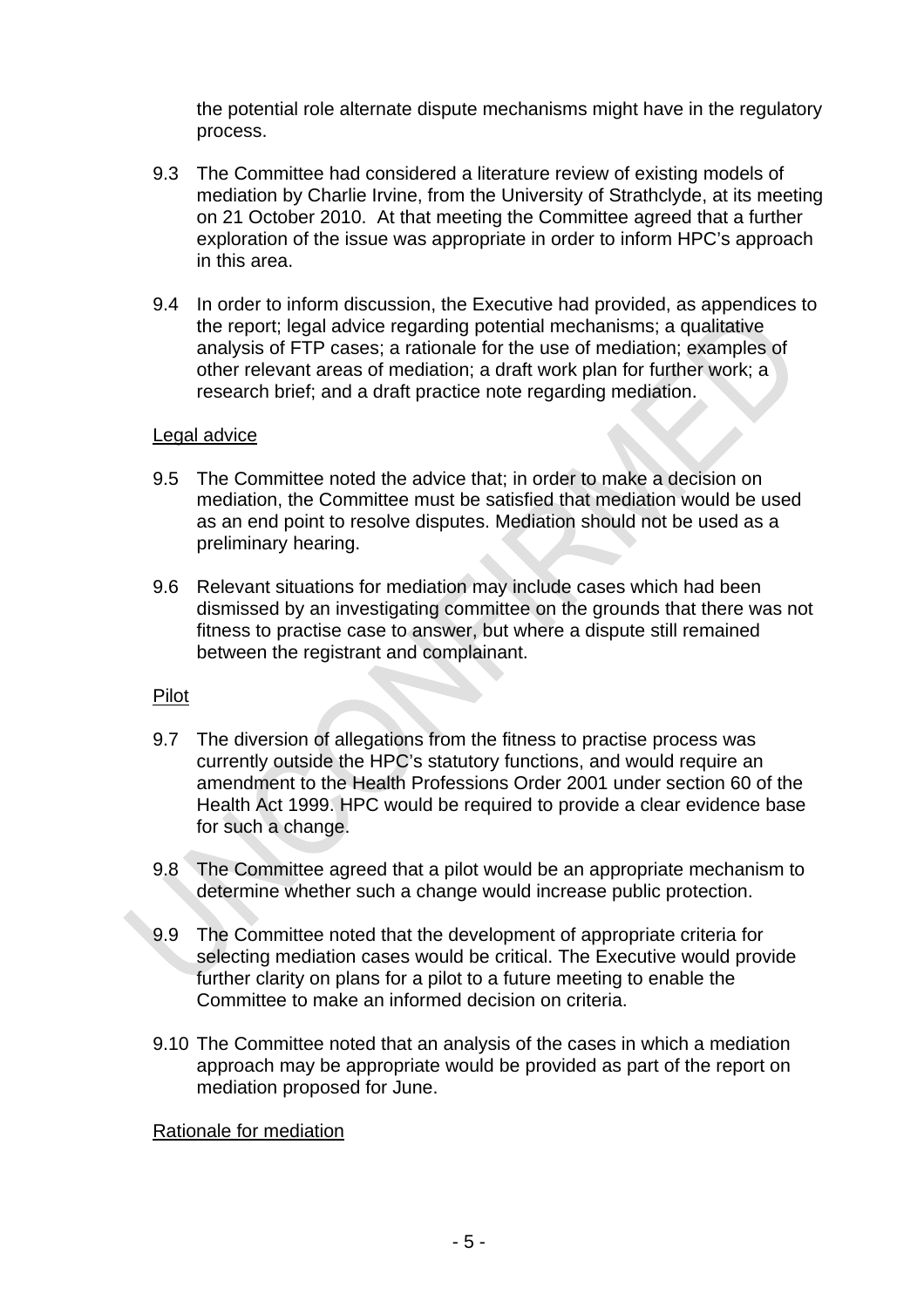- 9.11 There did appear to be cases within HPC's caseload where mediation may be appropriate. HPC should ensure that: it was satisfied that complainants actually wanted this approach; and that mediation would not create problems that did not exist already.
- 9.12 Mediation may better meet the expectations of complainants who feel excluded by the fitness to practise process. There is also the potential that it could help registrants improve their performance, enabling learning and therefore preventing further risk to the public.
- 9.13 Mediation may help to mitigate the impact FTP proceedings often have on the career, mental health and financial stability of the registrant and sometimes on the complainant.
- 9.14 The Committee approved the paper, and agreed:
	- (i) that the Executive should proceed with the work set out in the work plan attached to the paper FTP 05/11;
	- (ii) that work should be planned according to the timescales set out in the work plan attached to paper FTP 05/11, but should remain subject to any changes in the overall FTP workplan; and
	- (iii) that further research should be commissioned as per the research brief attached at appendix six of paper FTP 05/11.

#### **Item 10 Audit of final FTP decisions (FTP 06/11)**

- 10.1 The Committee received a paper for discussion/approval from the Executive providing the results of an audit of final fitness to practise panel decisions made between 1 September and 31 December 2010. The paper also included recommendations for further work.
- 10.2 The audit was developed in accordance with a Council decision, of 10 December 2009, that the Executive should develop mechanisms to quality assure FTP decisions. This decision was part of HPC's response to the CHRE's audit of the conduct function of the General Social Care Council.
- 10.3 This was the second review. A review of decisions made between April and August had been considered by the Committee at its meeting of 21 October 2010.
- 10.4 The report would be made available to HPC partners as part of the next Partner update.
- 10.5 The Committee noted that the review was an important assurance that processes were being followed.
- 10.6 The Committee approved the review, and agreed the following proposals:
	- (i) that panels should continue to use the new decision template;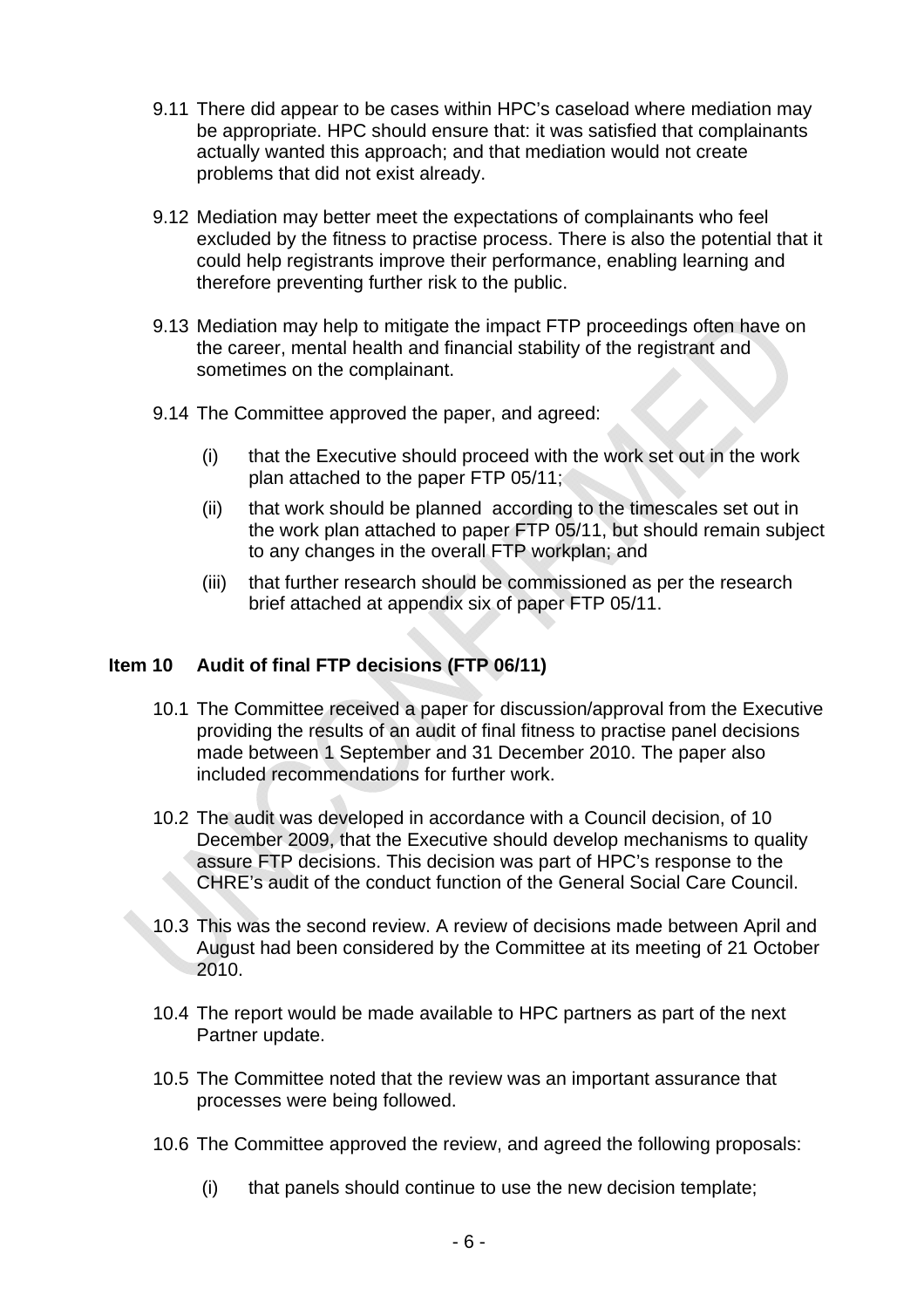- (ii) that Panel Chairs and Legal Assessors should be provided with a further briefing on how cases were transferred from the British Psychological Society and Hearing Aid Council so time in hearings can be used more effectively and is not wasted in dealing with this issue;
- (iii) that the Lead Hearings Officer should continue to review decisions before they are distributed to ensure accuracy in grammar and spelling;
- (iv) that the Indicative Sanctions Policy is developed further to determine whether further guidance on imposing caution orders is necessary;
- (v) that application of the Indicative Sanctions Policy should continue to be a focus at panel refresher training sessions;
- (vi) that a paper reviewing not well founded decisions made in 2010-11 is considered by the Committee at its meeting in June 2011;
- (vii) that the Executive will take further steps to ensure that previous conditions of practice orders are included in templates where necessary; and
- (viii) that audits of final hearing decisions continue to be carried out twice yearly. The next audit dates to be carried out as follows:
	- April to August 2011
	- January to March 2012
	- September to December 2012.

## **Item 11 Practice note: Equal treatment (FTP 07/11)**

- 11.1 The Committee received a paper for discussion/approval from the Executive. The paper regarded a practice note which provided guidance to Panels on the fair treatment of people appearing before Panels.
- 11.2 The practice note had been amended following the Committees discussion at item 24 of its meeting of 21 October 2010 regarding vulnerable witnesses, and in the light of changes to diversity duties following the Equality Act 2010.
- 11.3 The Committee recommended that the Council approve the practice note.
- **ACTION: Director of Fitness to Practise** to submit the practice note to the next meeting of the Council.

#### **Item 12 Practice note: disposal of cases via consent (FTP 08/11)**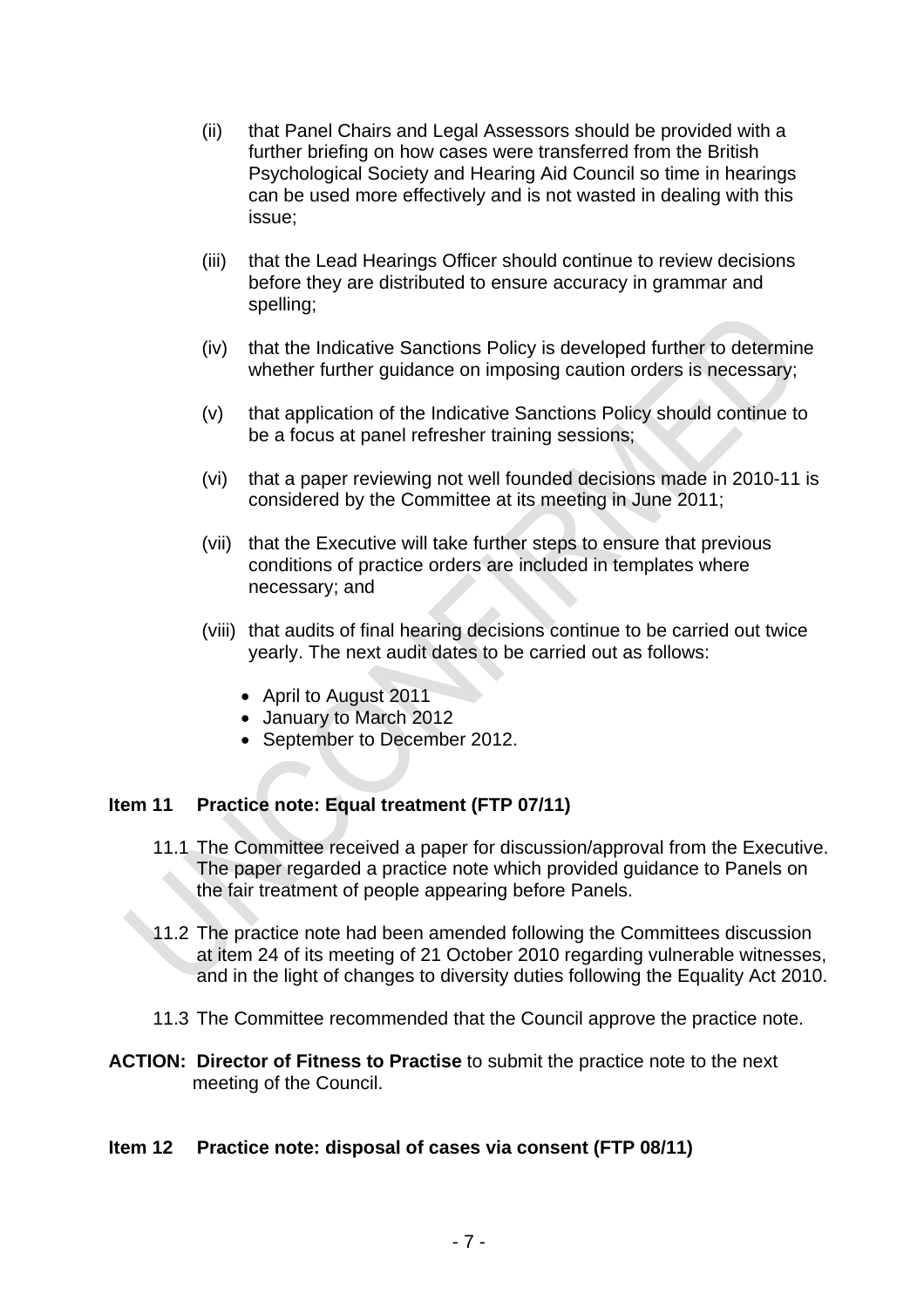- 12.1 The Committee received a paper for discussion/approval from the Executive. The paper regarded a practice note which provided guidance to Panels on the circumstances under which it was appropriate for cases to be resolved without the need for a hearing.
- 12.2 The practice note, and appended example consent order template, had been amended following an internal review by the Executive. The minor changes were intended to improve clarity.
- 12.3 The Committee recommended that the Council approve the practice note.
- **ACTION: Director of Fitness to Practise** to submit the practice note to the next meeting of the Council.

## **Item 13 Practice notes: burden of proof (FTP 09/11)**

- 13.1 The Committee received a paper for discussion/approval from the Executive. The paper regarded changes to four practice notes:
	- Case to Answer;
	- Case Management and Directions;
	- Finding Fitness to Practise is "Impaired"; and
	- Drafting Fitness to Practise Decisions.
- 13.2 The practice notes had been reviewed and amended in the light of changes to case law as it relates to finding fitness to practise impaired. The changes had been raised at a recent review day organised by HPC for legal assessors.
- 13.3 The Committee recommended that the Council approve the practice notes:
	- Case to Answer;
	- Case Management and Directions;
	- Finding Fitness to Practise is "Impaired"; and
	- Drafting Fitness to Practise Decisions.
- **ACTION: Director of Fitness to Practise** to submit the above practice notes to the next meeting of the Council.

## **Item 14 Practice note: Postponement and adjournment of hearings (FTP 10/11)**

14.1 The Committee received a paper for discussion/approval from the Executive. The paper regarded a practice note which provided guidance to Panels on circumstances under which Panels could be postponed or adjourned.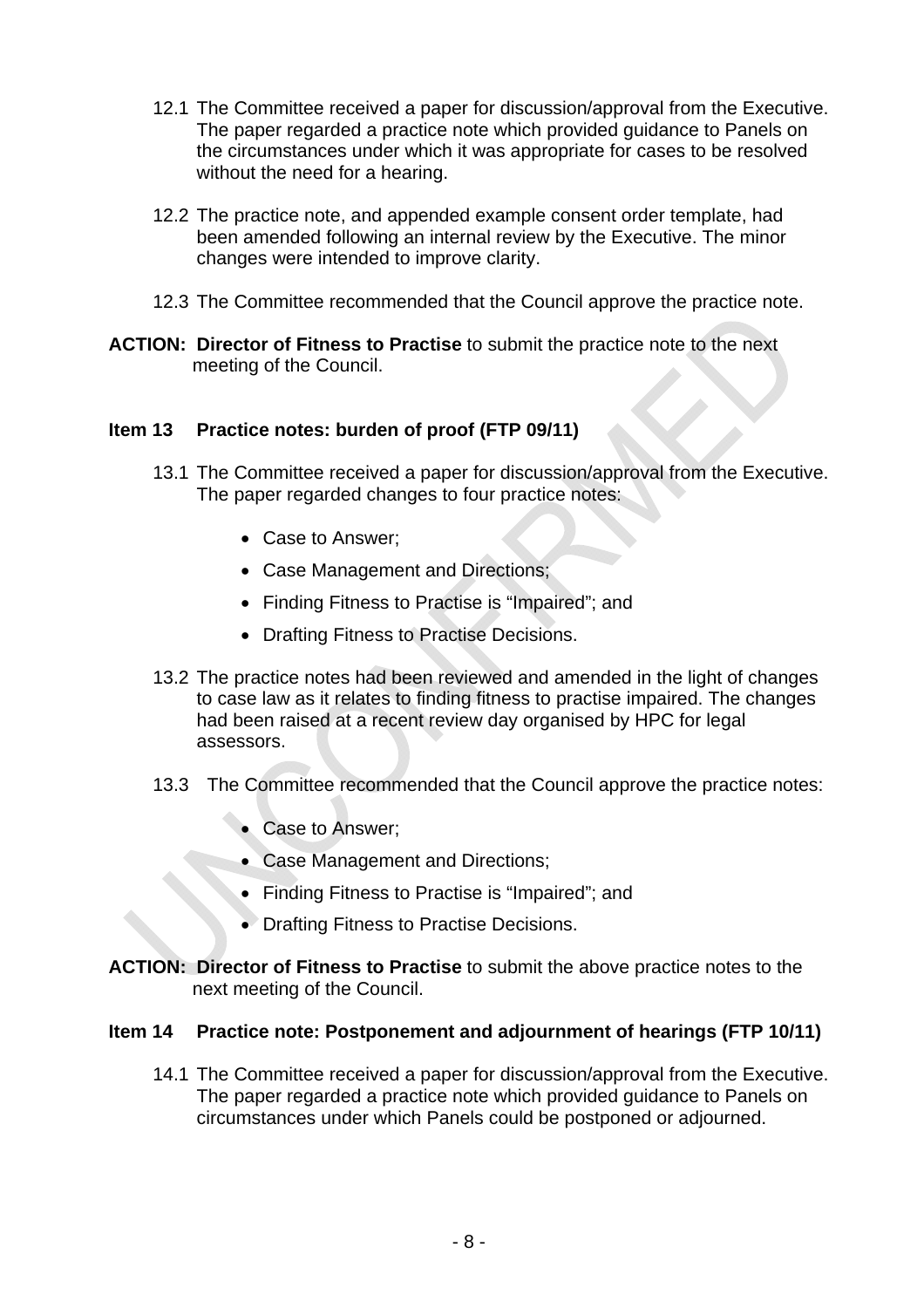- 14.2 The Practice note had been reviewed and amended to further clarify the responsibilities of Panels under Articles 30 and 31 of the Health Professions Order 2001, and to reflect the hearings process.
- 14.3 The Committee recommended that the Council approve the practice note.
- **ACTION: Director of Fitness to Practise** to submit the practice note to the next meeting of the Council.

## **Item 15 Transfer of regulatory functions from the GSCC to HPC (FTP 11/11)**

- 15.1 The Committee received a verbal update from the Chief Executive, Acting Director of Education and Director of Policy and Standards regarding the regulation of social workers in England project.
- 15.2 At the Council meeting on 14 October 2010, the Council agreed that there would be a standing item on every Council and Committee agenda, whereby the Executive would update the meeting on the progress of the project. As the project was developing rapidly, a verbal report on progress would be made to each meeting.
- 15.3 The update included the following issues, which the committee were invited to discuss:-

#### The Social Work Reform Board;

15.3.1 The Board intended to make a recommendation that Social Workers should undertake a year of supervised and assessed practise before they qualify. The Government would make a decision on this recommendation based on cost, and the final regulatory framework.

#### Legislative timetable:

- 15.3.2 A white paper had been published on the morning of the meeting titled: Enabling Excellence: Autonomy and Accountability for Health and Social Care Staff. The white paper confirmed that the Government planned to abolish the OHPA and the GSCC and transfer responsibility for regulating social workers in England to the HPC by April 2012.
- 15.3.3 A full briefing on the white paper would be provided to the Council at its next meeting.

#### Transition project;

- 15.3.4 HPC employees had been briefed on the arrangements for transfer of the register. This included a briefing on the human resource implications of the transfer.
- 15.3.5 The FTP department continued to meet with their counterparts at GSCC. A series of meetings was being planned with GSCC to enable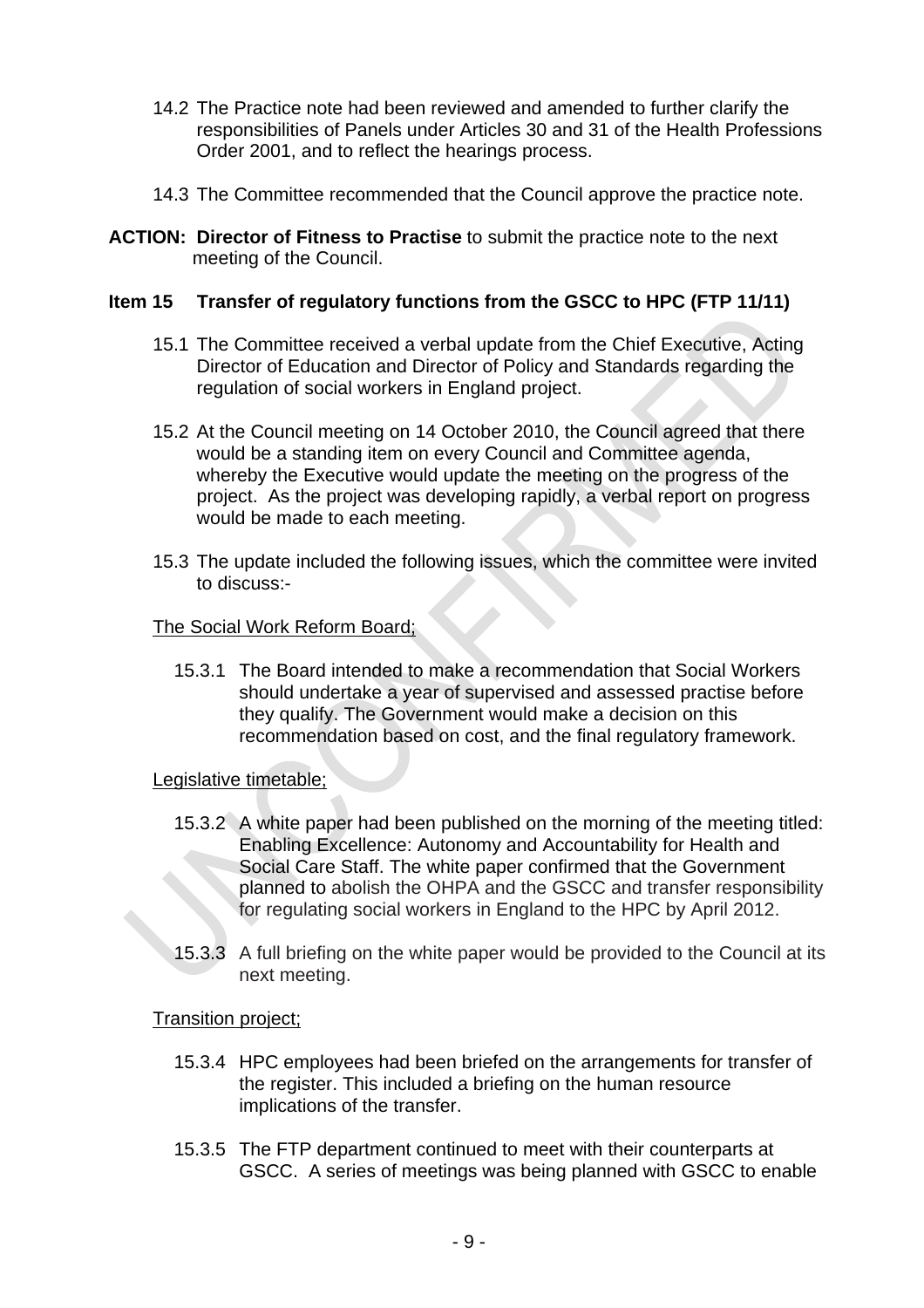the Education and Fitness to Practise Departments to gain an understanding of each-others processes and outcomes.

The Committee noted the following papers:

## **Item 16 Case management system update (FTP 12/11)**

**Item 17 Committee meeting dates 2012 (FTP 13/11)** 

## **Item 18 Any other business**

18.1 There were no additional items for consideration this day.

## **Item 19 Date and time of next meeting:**

19.1 10.30am on Thursday 26 May 2011.

#### **Item 20 Resolution**

The Committee agreed to adopt the following resolution:-

"The Committee hereby resolves that the remainder of the meeting shall be held in private, because the matters being discussed relate to the following;

- (i) information relating to a registrant, former registrant or application for registration:
- (ii) information relating to an employee or office holder, former employee or applicant for any post or office;
- (iii) the terms of, or expenditure under, a tender or contract for the purchase or supply of goods or services or the acquisition or disposal of property;
- (iv) negotiations or consultation concerning labour relations between the Council and its employees;
- (v) any issue relating to legal proceedings which are being contemplated or instituted by or against the Council;
- (vi) action being taken to prevent or detect crime to prosecute offenders;
- (vii) the source of information given to the Committee in confidence; or
- (viii) any other matter which, in the opinion of the Chair, is confidential or the public disclosure of which would prejudice the effective discharge of the Council's functions.

| <b>Item</b> | <b>Reason for Exclusion</b> |  |  |
|-------------|-----------------------------|--|--|
| - 21        | ii, iv                      |  |  |
| 22          | ۷ıı                         |  |  |